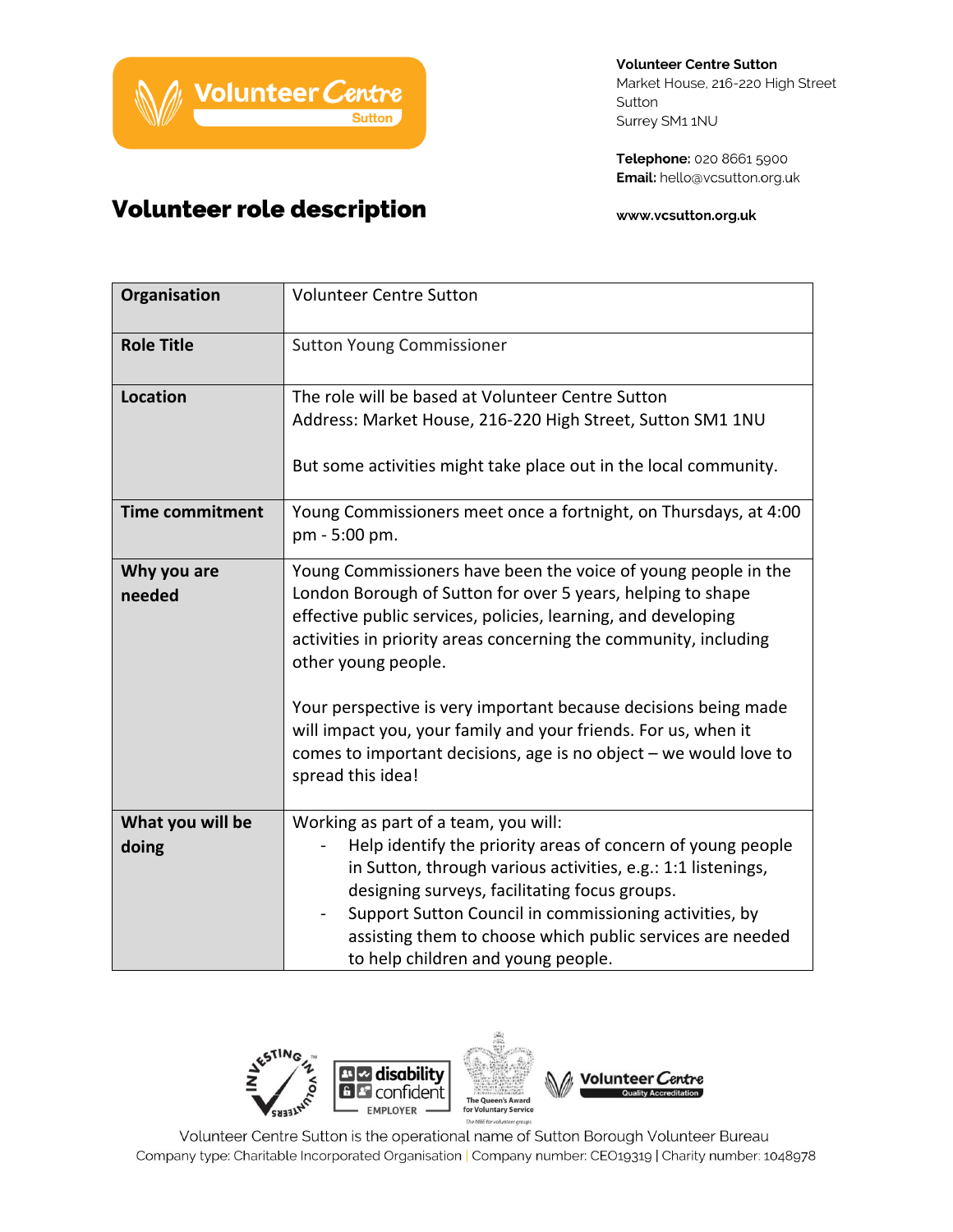|                                          | Help Sutton Council to monitor services for children and<br>young people.                                                                                                                                                                                                                                                                                                                                                                                                                                                                                                                                                                                                                          |
|------------------------------------------|----------------------------------------------------------------------------------------------------------------------------------------------------------------------------------------------------------------------------------------------------------------------------------------------------------------------------------------------------------------------------------------------------------------------------------------------------------------------------------------------------------------------------------------------------------------------------------------------------------------------------------------------------------------------------------------------------|
|                                          | Give feedback about public services or new projects.                                                                                                                                                                                                                                                                                                                                                                                                                                                                                                                                                                                                                                               |
|                                          | Plan and organise campaigns and youth events.                                                                                                                                                                                                                                                                                                                                                                                                                                                                                                                                                                                                                                                      |
|                                          |                                                                                                                                                                                                                                                                                                                                                                                                                                                                                                                                                                                                                                                                                                    |
| Skills, experience                       | No experience required.                                                                                                                                                                                                                                                                                                                                                                                                                                                                                                                                                                                                                                                                            |
| and attributes                           |                                                                                                                                                                                                                                                                                                                                                                                                                                                                                                                                                                                                                                                                                                    |
| required                                 | We are looking for young people who have good communication                                                                                                                                                                                                                                                                                                                                                                                                                                                                                                                                                                                                                                        |
|                                          | skills (or want to improve it!), listening skills and are passionate<br>about their local community.                                                                                                                                                                                                                                                                                                                                                                                                                                                                                                                                                                                               |
|                                          |                                                                                                                                                                                                                                                                                                                                                                                                                                                                                                                                                                                                                                                                                                    |
| What is in it for you                    | You will be working as part of a team of other young people<br>$\qquad \qquad \blacksquare$<br>Unique opportunities to shape services to improve impact<br>and the experience for other young people who engage<br>with public services<br>To make positive changes within your community, helping<br>$\qquad \qquad \blacksquare$<br>to make a difference to other young people's lives<br>Taking action and organising activities important to young<br>people can be very empowering<br>Engaging in volunteering opportunities not only improves<br>health & well-being but also improves a positive sense of<br>self<br>Engagement can be recorded on your CV's and university<br>applications |
| <b>DBS requirements</b>                  | N/A                                                                                                                                                                                                                                                                                                                                                                                                                                                                                                                                                                                                                                                                                                |
| <b>Driving license</b>                   | N/A                                                                                                                                                                                                                                                                                                                                                                                                                                                                                                                                                                                                                                                                                                |
| requirements                             |                                                                                                                                                                                                                                                                                                                                                                                                                                                                                                                                                                                                                                                                                                    |
| <b>Volunteer expenses</b>                | Volunteer Centre Sutton will reimburse reasonable out-of-pocket<br>travel expenses of up to 45p per mile, per shift, or public transport<br>trips from within Sutton.<br>All expenses must be agreed and signed off by your Volunteer                                                                                                                                                                                                                                                                                                                                                                                                                                                              |
|                                          | Coordinator and submitted on the expense claim form on a<br>monthly basis, either by email or in person. We will only be able to<br>reimburse you for the amount specified and payment will be made<br>by bank transfer. You will need to provide valid receipts to your<br>Volunteer Coordinator.                                                                                                                                                                                                                                                                                                                                                                                                 |
| <b>Induction and</b><br>training process | Volunteer Centre Sutton is committed to offering you clear and<br>structured guidance, that will ensure your time with us is fulfilling<br>and that you feel supported and confident in your role.                                                                                                                                                                                                                                                                                                                                                                                                                                                                                                 |